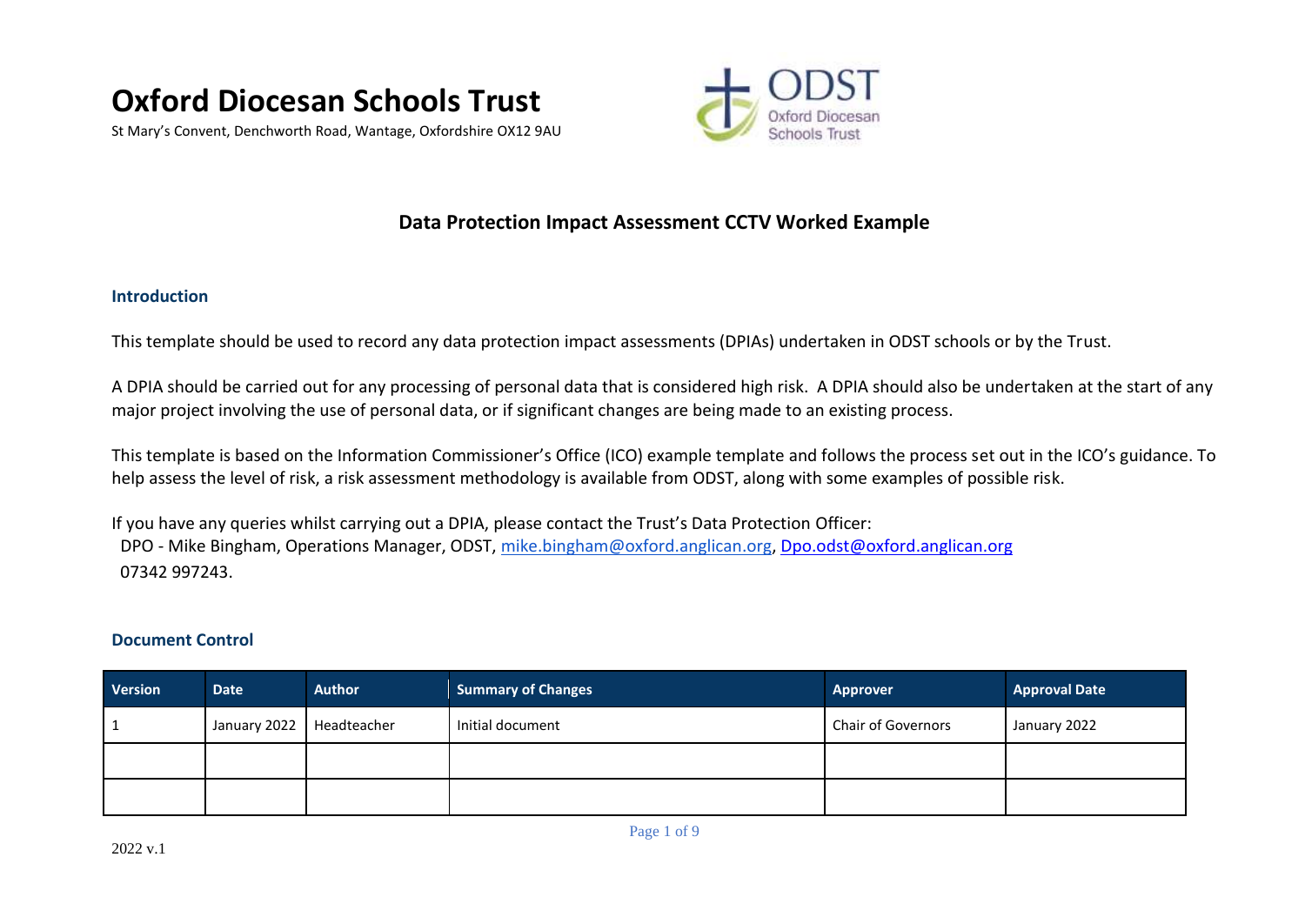| <b>Step 1: Summary of Initiative/Project</b>                                                                                                           |                                                                                                                                                                                                                    |                                                                     |  |  |  |  |
|--------------------------------------------------------------------------------------------------------------------------------------------------------|--------------------------------------------------------------------------------------------------------------------------------------------------------------------------------------------------------------------|---------------------------------------------------------------------|--|--|--|--|
| Describe the scope of the initiative/project<br>e.g., aims and objectives, business/educational case, duration, reach, visibility outside school/trust |                                                                                                                                                                                                                    |                                                                     |  |  |  |  |
|                                                                                                                                                        |                                                                                                                                                                                                                    | The school has had CCTV fitted due to 4 break-ins in the last year. |  |  |  |  |
|                                                                                                                                                        | CCTV is operational outside the school buildings and runs continuously for 30 days before data is overwritten.                                                                                                     |                                                                     |  |  |  |  |
| The data being processed consists of video images from around the school (Playground areas, front of school and courtyard areas).                      |                                                                                                                                                                                                                    |                                                                     |  |  |  |  |
|                                                                                                                                                        | Video images can also be captured as photo stills. Both video and images can be downloaded onto a memory stick when necessary. (The memory stick should be<br>encrypted and only used if there is no alternative.) |                                                                     |  |  |  |  |
|                                                                                                                                                        |                                                                                                                                                                                                                    |                                                                     |  |  |  |  |

# **Status of Initiative/Project**

describe the current phase of development /implementation of the initiative/project. If the DPIA is retrospective describe why it is being carried out

# **Step 2: Description of the processing**

### **Nature of the processing**

| Method(s) of collection e.g., online or paper-based forms<br>completed by data subjects or from other sources | CCTV capturing visual images. The video recordings run continuously for 30 days before automatically<br>being overwritten. |
|---------------------------------------------------------------------------------------------------------------|----------------------------------------------------------------------------------------------------------------------------|
|                                                                                                               |                                                                                                                            |
|                                                                                                               |                                                                                                                            |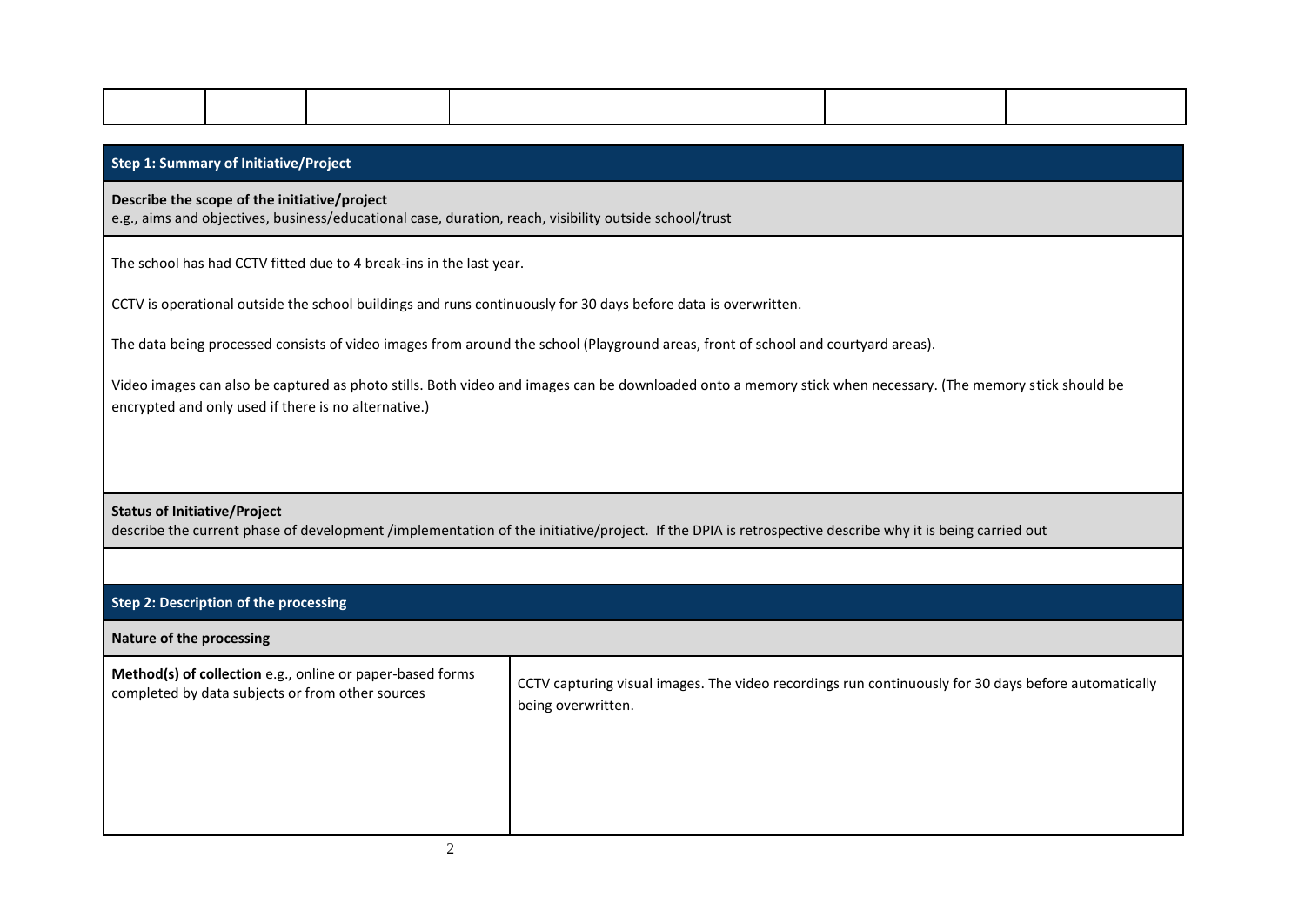| Source(s) of the personal data being processed if from third<br>party sources describe them                                                                                              | Visual images. They are stored on a DVD recorder which is kept in a locked cupboard.                                                                                                                                                                                      |
|------------------------------------------------------------------------------------------------------------------------------------------------------------------------------------------|---------------------------------------------------------------------------------------------------------------------------------------------------------------------------------------------------------------------------------------------------------------------------|
| Processing activities - how will data be used (processed) after<br>collection?                                                                                                           | Data will be viewed if there is a significant need to do so. It will only be shared with the police following<br>any criminal incident that occurs.                                                                                                                       |
| Scope of data sharing with third parties - you may want to<br>refer to a flow diagram                                                                                                    | Data may need to be shared as part of any subject access requests, if the requestor wants CCTV images<br>included                                                                                                                                                         |
| Scope of the processing                                                                                                                                                                  |                                                                                                                                                                                                                                                                           |
| Categories of personal data - identify each category of<br>personal data processed to include any special category data<br>and information relating to criminal convictions and offences | Visual images only.                                                                                                                                                                                                                                                       |
| Categories of data subject e.g., pupils, parents, staff,<br>volunteers, governors, visitors, contractors                                                                                 | The CCTV runs continuously so pupils, staff, parents and visitors will be captured on the recordings.<br>People who are letting the school premises will also be captured on the recordings. Trespassers will also<br>be captured out of school hours if on the premises. |
| Format of the personal data e.g., paper records, electronic<br>documents, management information systems, online 'cloud'<br>files etc                                                    | Visual images only.                                                                                                                                                                                                                                                       |
| Storage location e.g., school-based servers, trust-based<br>servers, cloud-hosted services in UK, EEA or elsewhere,<br>locked filing cabinets                                            | Images stored on a DVD recorder which is kept in a locked cupboard and accessible by the Headteacher.                                                                                                                                                                     |
| Duration and frequency of processing in relation to nature of                                                                                                                            | Images will only be accessed by the Headteacher if there is a break in or other criminal behaviour at the                                                                                                                                                                 |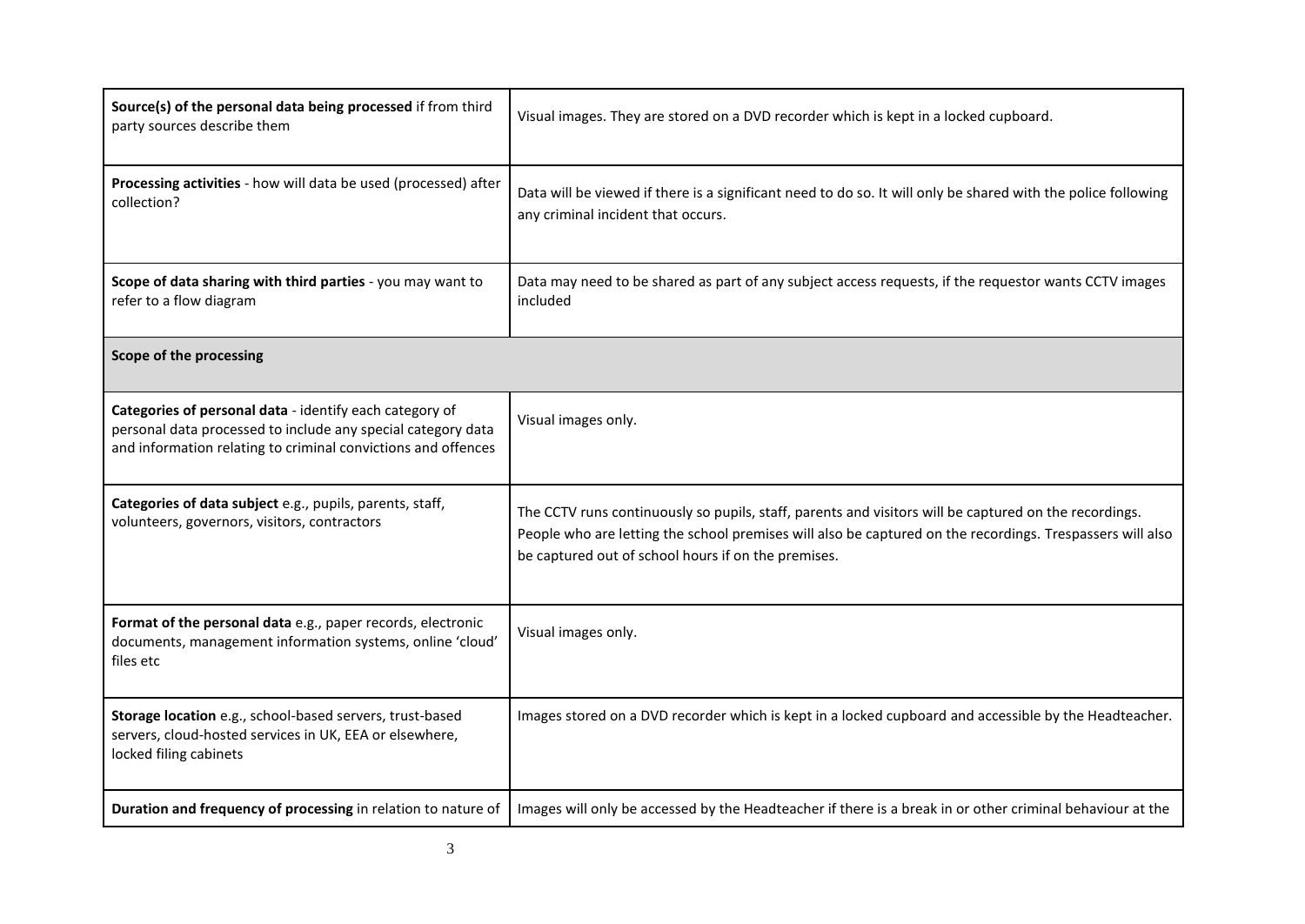| the initiative or relationship with the data subject                                                                                                                                                                         | school or if there is a subject access request                                                                                                                                                                                                                                                                                                                                                                |
|------------------------------------------------------------------------------------------------------------------------------------------------------------------------------------------------------------------------------|---------------------------------------------------------------------------------------------------------------------------------------------------------------------------------------------------------------------------------------------------------------------------------------------------------------------------------------------------------------------------------------------------------------|
| Volume of data subjects and records - this can be<br>approximate if it is difficult to be precise at the time of the<br><b>DPIA</b>                                                                                          | Difficult to be precise, recordings running for 30 days on a rolling programme                                                                                                                                                                                                                                                                                                                                |
| Retention periods for personal data - how long will the<br>personal data be retained for the processing purposes?<br>Will there be differing retention periods for different<br>categories of personal data or data subject? | The data is recorded digitally onto a DVD recorder. Data is collected over a period of 30 days before<br>being automatically overwritten.                                                                                                                                                                                                                                                                     |
| <b>Context of the processing</b>                                                                                                                                                                                             |                                                                                                                                                                                                                                                                                                                                                                                                               |
| Relationship with the data subjects - describe the nature of<br>the school's relationship with the data subjects                                                                                                             | Parents, children, staff and visitors to the school are made aware of CCTV being operational through<br>large signs around the school site.                                                                                                                                                                                                                                                                   |
| Data subjects' expectations - how much control will they<br>have? Would they consider this to be a reasonable use of<br>their personal data?                                                                                 | If there is a subject access request that includes CCTV images, the rights and freedoms of any third<br>parties will need to be considered. If it is not possible to pixilate images, stills may be provided in order<br>to block out images. The person requesting the access may also be asked to view the footage on school<br>premises as an alternative to passing the data on. (Please see CCTV policy) |
| Relevant matters of public concern - are there any issues of<br>public concern relating to the scope of the processing that<br>should be taken into account?                                                                 | The camera positions have been considered so that they are non-invasive in relation to neighbouring<br>residential housing and comply with the principle of reasonable expectation of privacy.                                                                                                                                                                                                                |
| <b>Purposes of processing</b>                                                                                                                                                                                                |                                                                                                                                                                                                                                                                                                                                                                                                               |
| Benefits to the data subject - describe how the processing<br>benefits the data subjects/individuals directly or indirectly                                                                                                  | The school would like to achieve added security for the premises and the people that use the building.                                                                                                                                                                                                                                                                                                        |
| Benefits to the school/trust - describe how the processing<br>benefits the school/trust either directly or indirectly                                                                                                        | The benefits are that CCTV is a deterrent to potential unlawful activity such as break-ins or vandalism.                                                                                                                                                                                                                                                                                                      |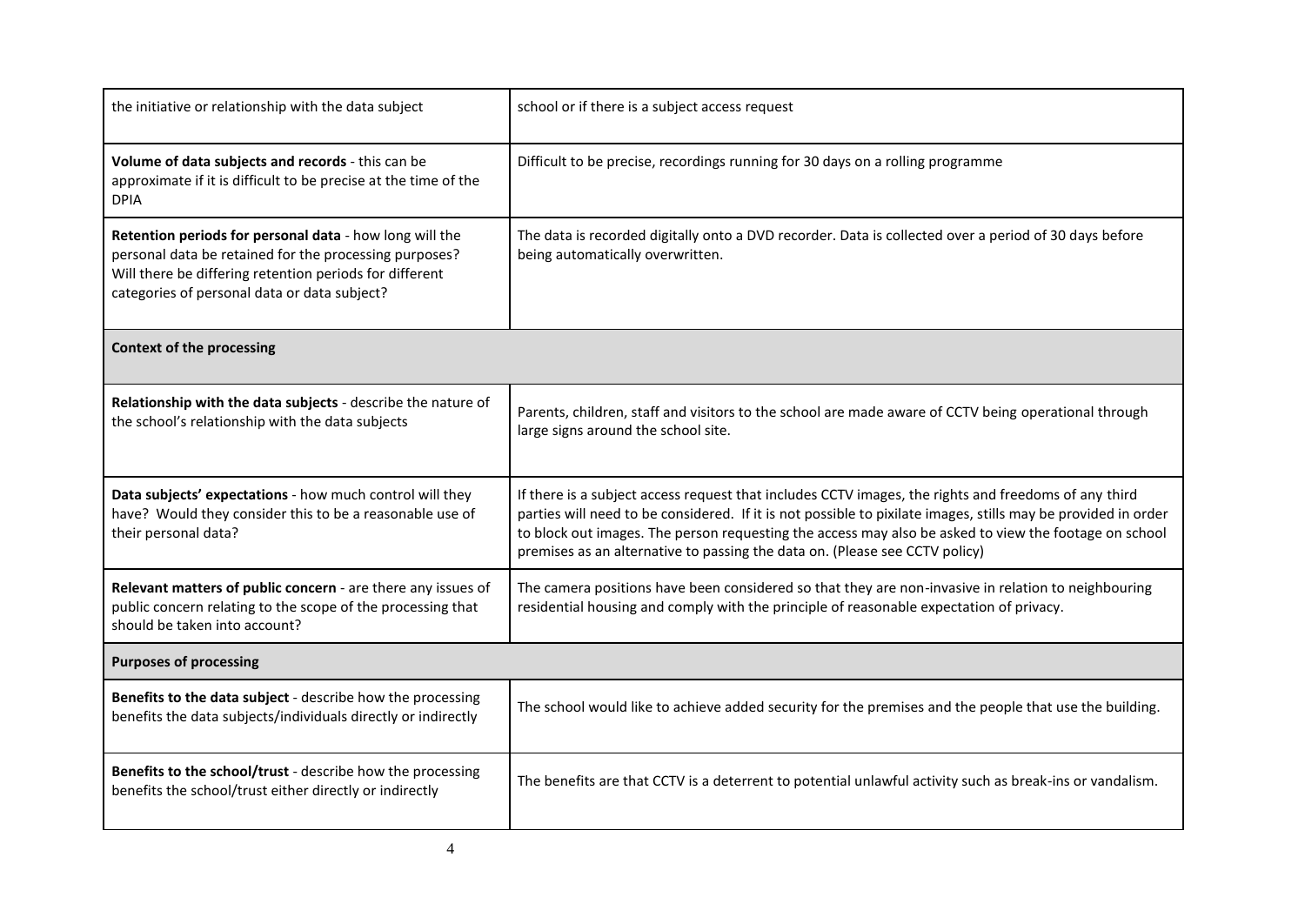| Benefits to third parties - describe how the processing<br>benefits any third parties either directly or indirectly                                                                                                                                                                                                     | It is not anticipated that there will be any effect on other individuals as the only person having access to<br>the recordings will be the headteacher. The monitor for the DVD recorder is stored in a separate locked<br>cupboard in the school and will only be connected following an incident.                                         |
|-------------------------------------------------------------------------------------------------------------------------------------------------------------------------------------------------------------------------------------------------------------------------------------------------------------------------|---------------------------------------------------------------------------------------------------------------------------------------------------------------------------------------------------------------------------------------------------------------------------------------------------------------------------------------------|
| <b>Step 3: Consultation process</b>                                                                                                                                                                                                                                                                                     |                                                                                                                                                                                                                                                                                                                                             |
| Input of school/trust professionals /stakeholders e.g., advice<br>from staff, subject experts, Trust DPO, HR Team etc as<br>appropriate                                                                                                                                                                                 | This is for the security of the premises and therefore a legitimate interest. Parents are aware this is in<br>place through signage installed around the school and parents have also been raising money for the<br>CCTV to be installed following the number of break-ins the school has suffered.                                         |
| Input from data subjects or their representatives - describe<br>views sought, methods used as relevant; or justification for<br>not seeking input                                                                                                                                                                       | As the parent community was already supportive of installing CCTV, a formal consultation was not<br>considered necessary.                                                                                                                                                                                                                   |
| Input of any relevant third parties e.g., wider school/trust<br>community, third party processors, processors, facility hirers,<br>lawyers etc as appropriate; or justification for not seeking<br>input                                                                                                                | No third parties consulted                                                                                                                                                                                                                                                                                                                  |
| Step 4: Assessment of necessity and proportionality                                                                                                                                                                                                                                                                     |                                                                                                                                                                                                                                                                                                                                             |
| Purpose and necessity - describe how the processing will<br>achieve the purpose of the initiative/project. Why is it<br>necessary?                                                                                                                                                                                      | We believe that CCTV is the best way to improve security of our school site following 4 break-ins in the<br>past year.                                                                                                                                                                                                                      |
| Lawful basis for processing - identify the most appropriate<br>lawful basis for processing.<br>Identify a lawful condition for the processing of any special<br>category data of criminal convictions data as appropriate (see<br>Guidance on Lawful Basis for more advice and guidance in<br>choosing a lawful basis). | We will be processing this data under the lawful basis of legitimate interests and believe, as stated<br>above, the recordings will be only viewed following an incident, or if there is a subject access request<br>that includes a request for images. The recordings will be kept for 30 days before being automatically<br>overwritten. |
| Fairness and transparency - describe how data subjects will<br>be informed about the processing of their personal data, e.g.,<br>through privacy notices, newsletters, consent forms etc.                                                                                                                               | We will ensure that our privacy notice is updated to reflect that we are using CCTV so that data subjects<br>are aware and know what their rights are.                                                                                                                                                                                      |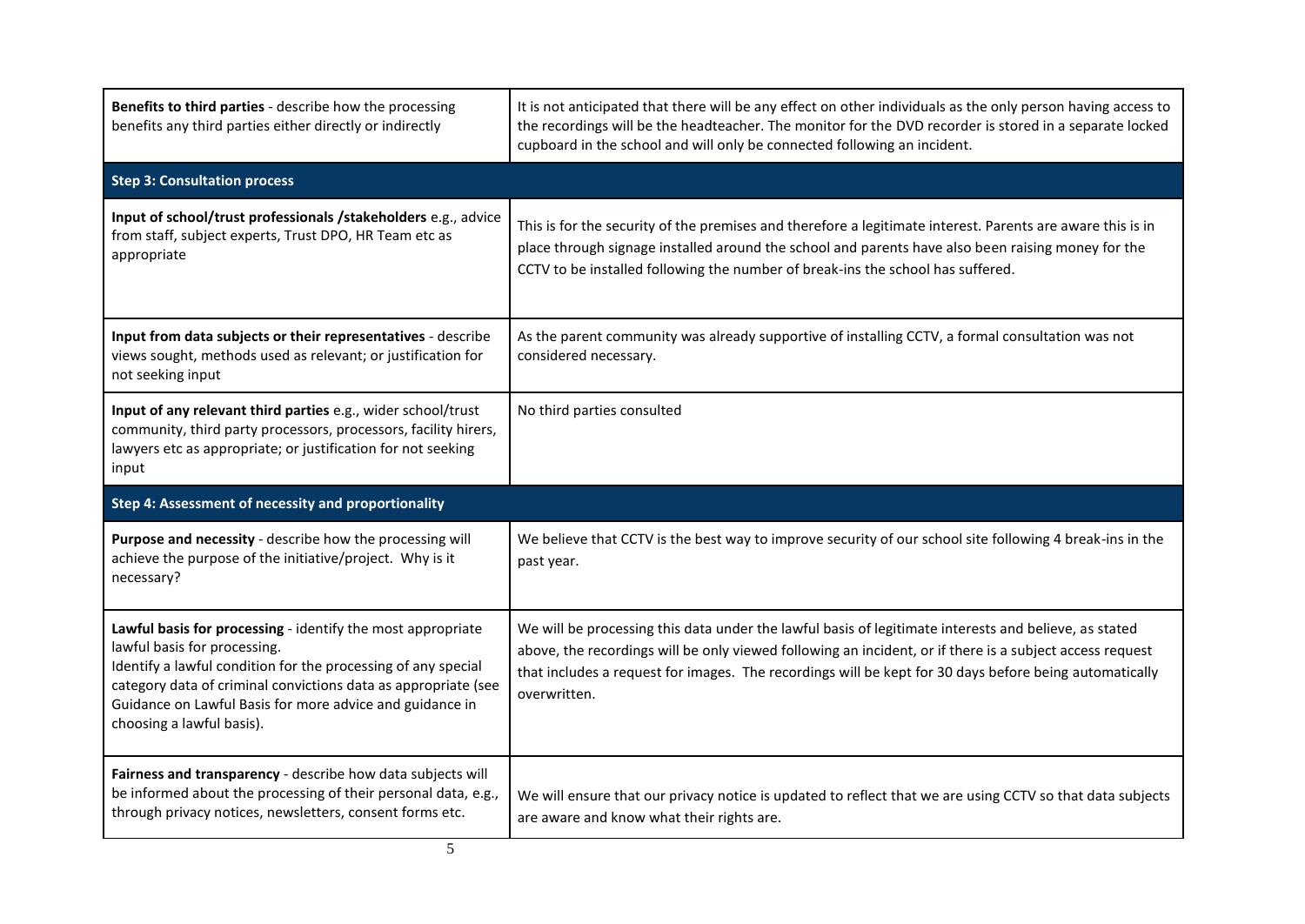| Data quality and minimisation - describe how the data will<br>be kept accurate and up to date. Describe the steps that will<br>be taken to ensure only the minimum amount of personal<br>data that is necessary is collected and used. How will you<br>prevent the data being used for purposes beyond the scope<br>of the initiative/project?                      | Parents, children, staff and visitors to the school are made aware of CCTV being operational through<br>large signs around the school site. Images will only be accessed by the Headteacher after criminal<br>activity or there is a subject access request concerning the individual's image. |
|---------------------------------------------------------------------------------------------------------------------------------------------------------------------------------------------------------------------------------------------------------------------------------------------------------------------------------------------------------------------|------------------------------------------------------------------------------------------------------------------------------------------------------------------------------------------------------------------------------------------------------------------------------------------------|
| Storage limitation - describe how the personal data will not<br>be retained longer than necessary for the purposes of the<br>processing.                                                                                                                                                                                                                            | Automatically overwritten after 30 days                                                                                                                                                                                                                                                        |
| Security, integrity and confidentiality - describe the<br>measures that will be in place to keep the personal data<br>secure, including protection against personal data breaches<br>e.g., physical, technical and organisational measures.                                                                                                                         | Data digitally captured and the recording device is kept in a locked cupboard which is only accessible by<br>the Headteacher                                                                                                                                                                   |
| Data subject rights - describe how data subjects will be able<br>to exercise their rights: to be informed, access their personal<br>information, rectification, erasure, objection.<br>This is about clear information in your privacy notices and<br>how you make them available to data subjects and how you<br>remind them, as appropriate.                      | We will ensure that our privacy notice is updated to reflect that we are using CCTV so that data subjects<br>are aware and know what their rights are.                                                                                                                                         |
| Third party processors - where relevant, describe how you<br>will check that any third-party processors will keep the<br>personal data secure and how they are compliant with data<br>protection law.                                                                                                                                                               | Not relevant                                                                                                                                                                                                                                                                                   |
| International transfers of personal data - How will you<br>ensure the international transfer rules are met in relation to<br>any transfers of personal data beyond the UK?<br>N.B. There is an adequacy agreement in place between the<br>UK and EEA countries which means that these requirements<br>are met. For any other countries, seek the advice of the DPO. | Not relevant                                                                                                                                                                                                                                                                                   |

**Step 5: Identification and assessment of risk (see risk assessment matrix and examples of risk)**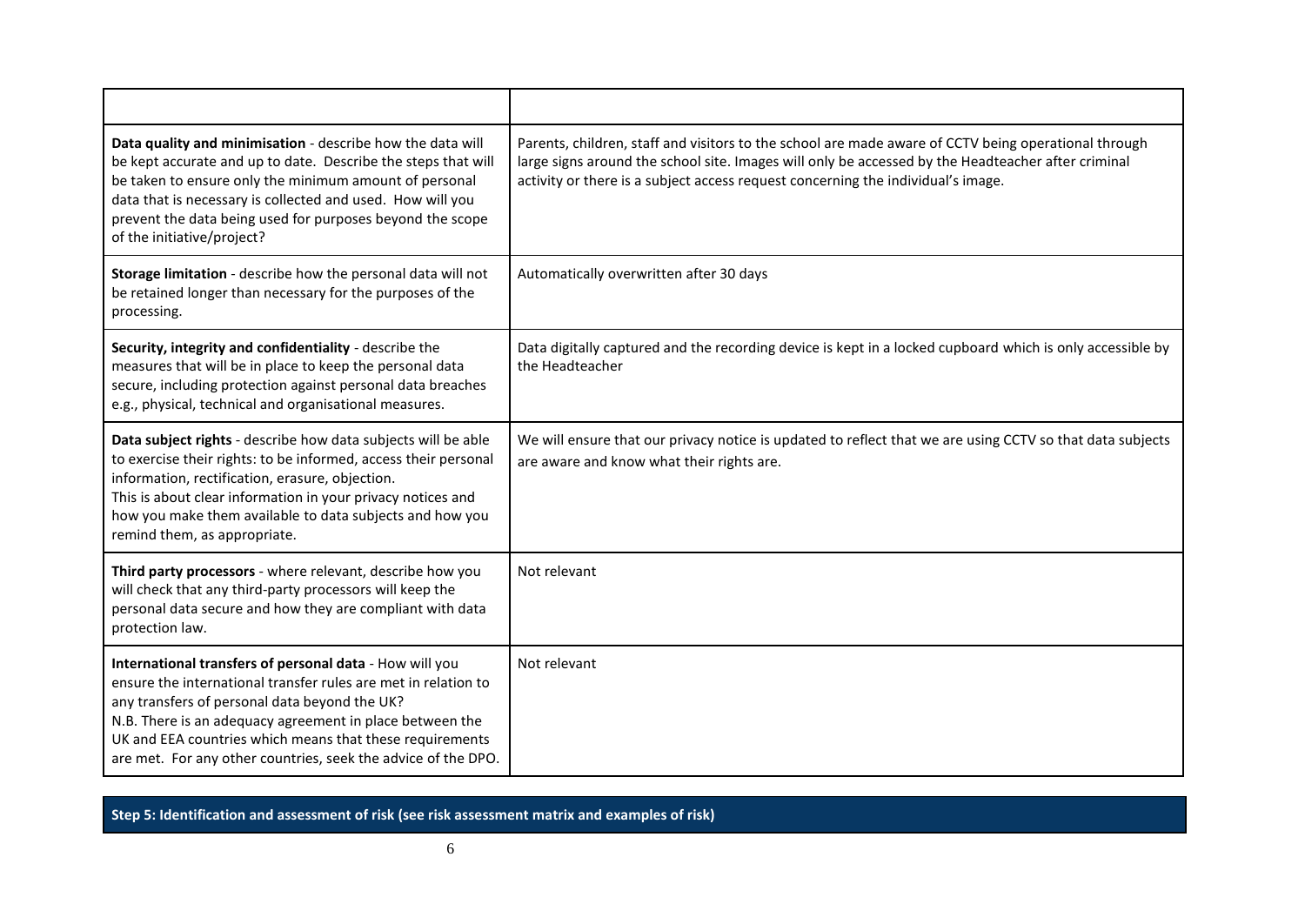| <b>Ref No.</b> | Source of risk and potential<br>impact on data subjects or<br>associated school/trust risks                              | <b>Likelihood of harm</b> | Impact/severity of harm | <b>Overall risk</b><br>Low, medium, high |
|----------------|--------------------------------------------------------------------------------------------------------------------------|---------------------------|-------------------------|------------------------------------------|
|                | Data may be viewed by persons<br>other than the headteacher or<br>site manager                                           | Remote                    | Minimal                 | Low                                      |
| 2              | Data may be stored/shared by<br>persons other than the<br>headteacher or site manager<br>for reasons other than security | Remote                    | Significant             | Low                                      |
| 3              |                                                                                                                          |                           |                         |                                          |
| 4              |                                                                                                                          |                           |                         |                                          |

| Step 6: Identification of controls and measures to reduce risk                   |                                                                                                                                                              |                                                                                     |                                      |                            |  |
|----------------------------------------------------------------------------------|--------------------------------------------------------------------------------------------------------------------------------------------------------------|-------------------------------------------------------------------------------------|--------------------------------------|----------------------------|--|
| Ref No.                                                                          | Controls or measures to<br>reduce or eliminate risk                                                                                                          | <b>Effect on risk - extent to which</b><br>risk is eliminated, reduced,<br>accepted | Residual risk - low, medium,<br>high | Measure approved<br>Yes/No |  |
| 1 Data may be viewed by<br>persons other than the<br>headteacher or site manager | Only one person has access to<br>the cupboard where the DVD is<br>stored.<br>Monitor stored in alternative<br>locked location.<br>Option to have CCTV images | Reduced                                                                             | Low                                  | Yes                        |  |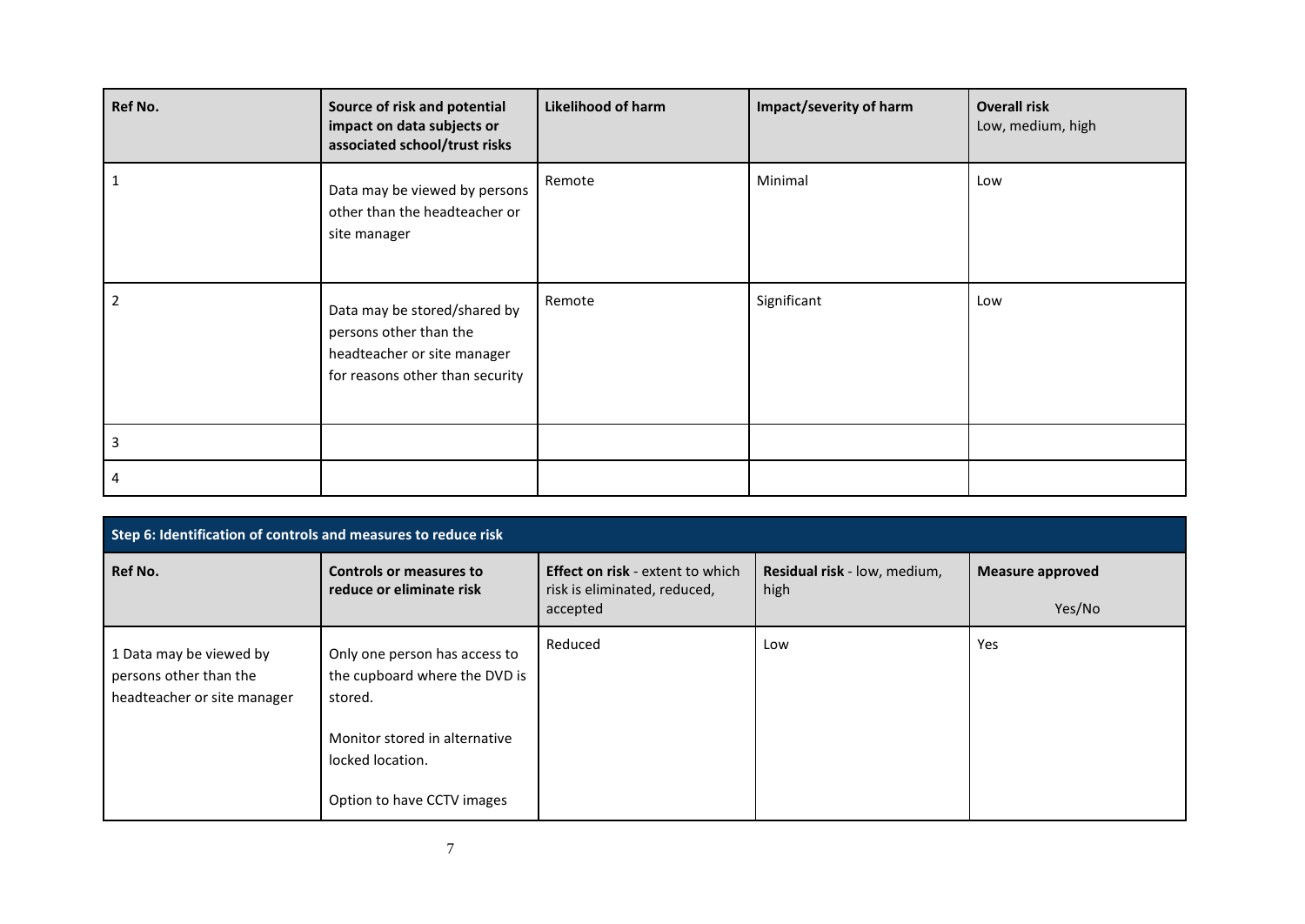|                                                                                                                            | directed to mobile app has<br>been declined.<br>Recordings only reviewed<br>following a break in or when<br>there is a request for images in<br>a subject access request                                                                                         |         |     |     |
|----------------------------------------------------------------------------------------------------------------------------|------------------------------------------------------------------------------------------------------------------------------------------------------------------------------------------------------------------------------------------------------------------|---------|-----|-----|
| 2 Data may be stored/shared<br>by persons other than the<br>headteacher or site manager<br>for reasons other than security | Only one person has access to<br>the cupboard where the DVD is<br>stored.<br>Monitor stored in alternative<br>locked location.<br>Option to have CCTV images<br>directed to mobile app has<br>been declined.<br>Recordings only reviewed<br>following a break in | Reduced | Low | Yes |
| 3                                                                                                                          |                                                                                                                                                                                                                                                                  |         |     |     |
|                                                                                                                            |                                                                                                                                                                                                                                                                  |         |     |     |

|                      | Name/position/date  | <b>Notes</b>                                      |
|----------------------|---------------------|---------------------------------------------------|
| Measures approved by | Headteacher and LGB | Integrate any actions back into project plan with |